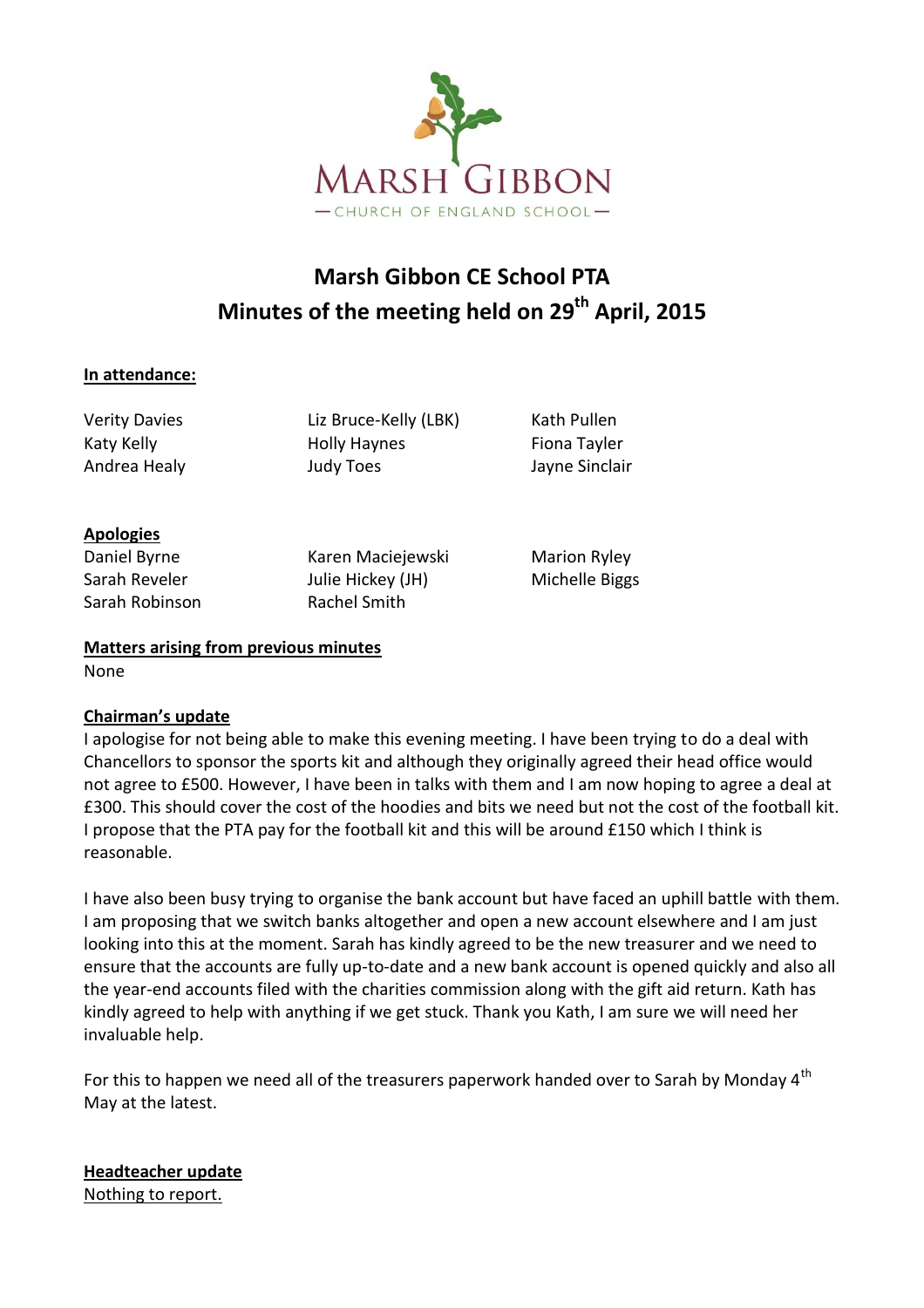### **Treasurer's update**

Items to discuss:

**Treasurer handover**: Date for completion estimated as 30<sup>th</sup> April.

**Bank**: Kath Pullen suggested the Charity commission bank replace our current bank. LBK suggested a financial update meeting to discuss this and other outstanding financial matters such as PTA signatories, Gift Aid, the gambling license renewal, and the charity commission annual return.

Note: the financial meeting has since happened

**Christmas cards**: The card company is not returning our calls and we do not yet have the cards or the money for the parents who requested refunds. However, those parents have had the money from the PTA account. It was suggested that we get advice from PTA UK. It was agreed that we should send a recorded delivery cancellation letter to Eco Cards to ensure that the cards do not arrive. Andrea to follow up with Maz.

**PTA Credit Card**: It was suggested that we look into getting a PTA credit card because it would offer some protection in future against similar situations. Alternatively, a PTA member could pay using their personal credit card and get a refund from the PTA Treasurer.

**Easy Fundraising**: The rate of return from this initiative is increasing.

#### **PTA Events 2015**

Note: Anyone is welcome to attend Class Rep meetings. Ideas are always welcome. The next meeting is TBD.

Judy Toes suggested new fundraising idea of sponsored obstacle class for an hour per class throughout the day. She is happy to coordinate.

- **Thrift Shop** is still active but some items are poor quality. Items need to be displayed for new Butterflies parent pop-in. Current Butterflies parents to get new PTA recruits and tell them about the pig roast.
- **School Camp**  $-27$ <sup>th</sup> June 2015.
- **Sports Day**  $-3^{rd}$  July 2015 pound in a bucket (two prizes), cakes.
- Mufti Day Monday 6<sup>th</sup> July 2015 to collect bottles and raffle prizes for pig roast.
- Pig Roast: 10<sup>th</sup> July 2015. Same format and price as last year A meeting to discuss Pig Roast activities was proposed. Actions:
	- o Class reps to organise activities and contact details of each child.
	- o Pig Roast flier for the pop-in and pre-school to be produced.
	- o Holly to create online advertising page for school website and a Facebook events page.
	- o LBK to check that staff happy to serve pig.
- Masquerade ball: Confirmed for 17<sup>th</sup> October at Marsh Gibbon village hall. To be advertised at pre-school for new parents and at the new intake meeting. Need to get a band.
- **Film Nights**: Butterflies parents to host a Butterflies and Owls only film this term.